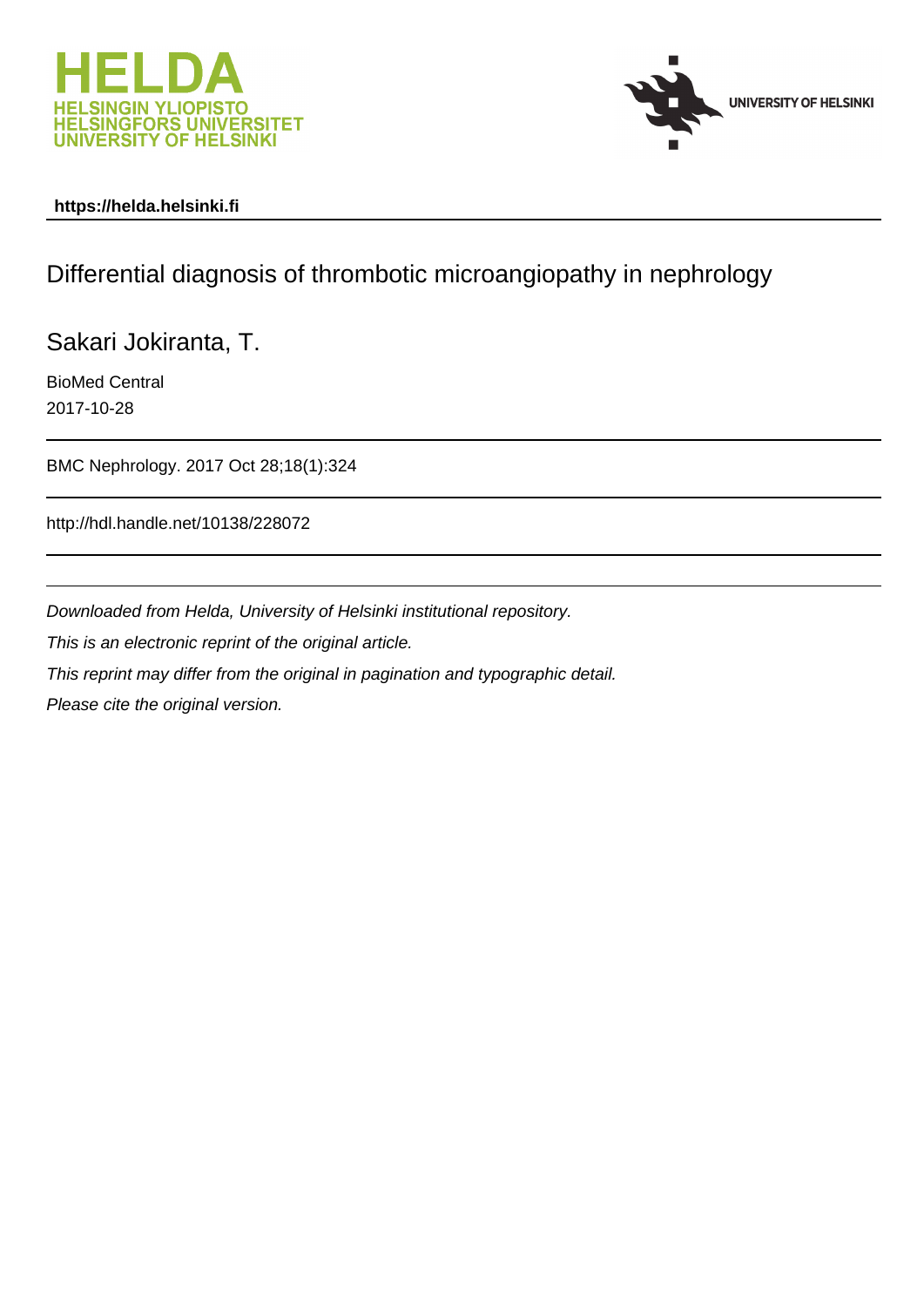# **RESEARCH ARTICLE External Structure Community Community Community Community Community Community Community Community**

# Differential diagnosis of thrombotic microangiopathy in nephrology



T. Sakari Jokiranta<sup>1</sup>, Ondrej Viklicky<sup>2</sup>, Saleh Al Shorafa<sup>3</sup>, Rosanna Coppo<sup>4</sup>, Christoph Gasteyger<sup>5</sup>, Manuel Macia<sup>6</sup> , Tatiana Pankratenko<sup>7</sup>, Mohan Shenoy<sup>8</sup>, Oğuz Soylemezoglu<sup>9</sup>, Michel Tsimaratos<sup>10</sup>, Jack Wetzels<sup>11</sup> and Hermann Haller<sup>12\*</sup>

# Abstract

**Background:** The differential diagnosis of thrombotic microangiopathy (TMA) is complex however the rapid diagnosis of the underlying condition is vital to inform urgent treatment decisions. A survey was devised with the objective of understanding current practices across Europe and the Middle East, and of challenges when diagnosing the cause of TMA.

Methods: Over 450 clinicians, from 16 countries were invited to complete an online survey.

Results: Of 254 respondents, the majority were nephrologists, had >10 years' experience in their specialty, and had diagnosed a patient with TMA. The triad of thrombocytopenia, haemolytic anaemia and acute kidney injury are the main diagnostic criteria used. Responses indicate that a differential diagnosis of TMA is usually made within 1–2 (53%) or 3–4 days (26%) of presentation. Similarly, therapy is usually initiated within the first 4 days (74%), however 13% report treatment initiation >1-week post-presentation. Extrarenal symptoms and a panoply of other conditions are considered when assessing the differential diagnosis of TMA. While 70 and 78% of respondents stated they always request complement protein levels and ADAMTS13 activity, respectively. Diagnostic considerations of paediatric and adult nephrologists varied. A greater proportion of paediatric than adult nephrologists consider extrarenal manifestations clinically related to a diagnosis of TMA; pulmonary (45% vs. 18%), gastrointestinal (67% vs. 50%), CNS (96% vs. 84%) and cardiovascular (54% vs. 42%), respectively. Variability in the availability of guidelines and extent of family history taken was also evident.

**Conclusions:** This survey reveals the variability of current practices and the need for increased urgency among physicians in the differential diagnosis of TMA, despite their experience. Above all, the survey highlights the need for international clinical guidelines to provide systematically developed recommendations for understanding the relevance of complement protein levels, complement abnormalities and ADAMTS13 testing, in making a differential diagnosis of TMA. Such clinical guidelines would enable physicians to make a more rapid and informed diagnosis of TMA, therefore initiate effective treatment earlier, with a consequent improvement in patient outcomes.

Keywords: aHUS, AKI, Complement, Haemolytic anaemia, Kidney diseases, Survey, Thrombocytopenia, TMA, TTP

\* Correspondence: [Haller.Hermann@mh-hannover.de](mailto:Haller.Hermann@mh-hannover.de)

T. Sakari Jokiranta and Ondrej Viklicky contributed equally to this work

<sup>12</sup>Department of Nephrology and Hypertension, Hannover Medical School, Hannover, Germany

Full list of author information is available at the end of the article



© The Author(s). 2017 **Open Access** This article is distributed under the terms of the Creative Commons Attribution 4.0 International License [\(http://creativecommons.org/licenses/by/4.0/](http://creativecommons.org/licenses/by/4.0/)), which permits unrestricted use, distribution, and reproduction in any medium, provided you give appropriate credit to the original author(s) and the source, provide a link to the Creative Commons license, and indicate if changes were made. The Creative Commons Public Domain Dedication waiver [\(http://creativecommons.org/publicdomain/zero/1.0/](http://creativecommons.org/publicdomain/zero/1.0/)) applies to the data made available in this article, unless otherwise stated.

T. Sakari Jokiranta and Ondrej Viklicky are joint first authors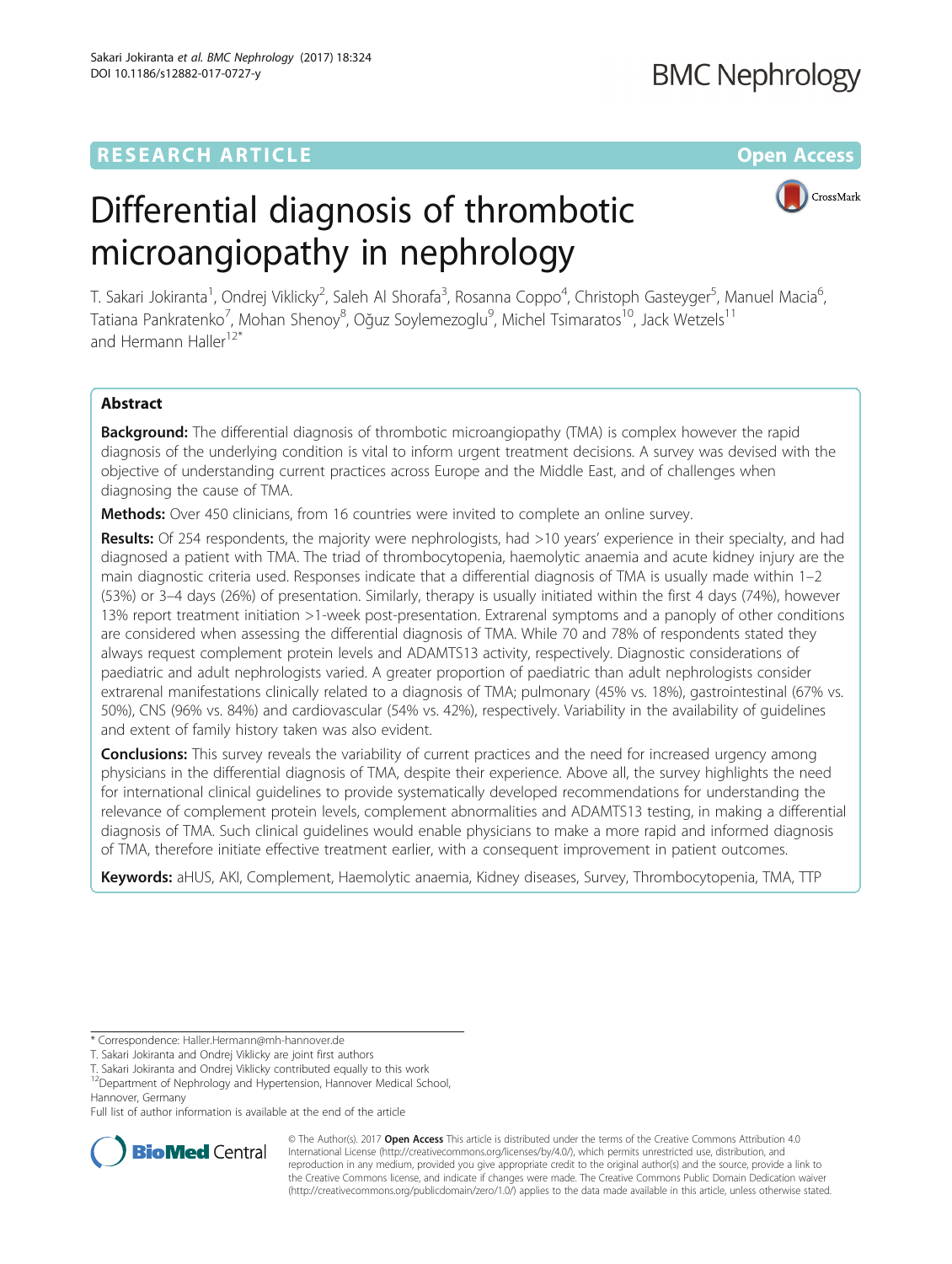# Background

Thrombotic microangiopathy (TMA) manifests as a histological lesion of the microvasculature characterised by thickened and swollen vessel walls, detachment of endothelial cells, build-up of proteins and cell lysis material in the sub-endothelial space, and obstruction of the vascular lumen by platelet thrombi [1].

Thrombotic thrombocytopenic purpura (TTP) and haemolytic uraemic syndrome (HUS) are the two most common clinical conditions characterised by TMA lesions but have differing aetiology, pathophysiology and management strategies [1]. TTP is a systemic disorder of microvascular thromboses due to a deficiency in a disintegrin and metalloproteinase with a thrombospondin type 1 motif, member 13 (ADAMTS13) activity, as a result of autoantibodies or genetic mutations. A severe reduction of ADAMTS13 activity (<10%) results in the formation of ultra-high molecular weight von Willebrand factor multimers, causing aggregation of platelets and end-organ ischaemia [2]. HUS meanwhile, is a clinical syndrome characterised by the obstruction of microvasculature (most commonly in the kidney) by plateletfibrin thrombi despite normal ADAMTS13 activity. Shiga-toxin producing Escherichia coli (STEC) is the most common cause of HUS (STEC-HUS) [3]. History of an accompanying condition, including the presence of non-STEC infections such as Streptococcus pneumoniae or influenza virus infection, malignant hypertension, transplantation, pregnancy and child birth, or drug usage may suggest a diagnosis of secondary TMA [3]. The atypical form of HUS (aHUS) is a rare, life-threatening disease of chronic, uncontrolled complement activation that leads to TMA with severe organ damage. The differential diagnosis of aHUS requires the exclusion of TTP and STEC-HUS [1]. The rapid progression of TMA, associated with potentially irreversible damage to organs in patients with aHUS, indicates a need for urgent treatment. Historically, disease outcomes have been poor, despite previous practice to manage aHUS by intensive plasma exchanges [4]. More recently, eculizumab, a humanised monoclonal antibody that binds to the complement protein C5 preventing the formation of the membrane attack complex, has been shown to be effective in treating patients with aHUS [5–7]. A recent report demonstrated a greater and more sustained recovery in renal function when eculizumab therapy is initiated within 7 days of aHUS onset [8].

The differential diagnosis of TMA is complex but important to inform treatment decisions. Consensus guidelines for the differential diagnosis of TMA were updated in 2015 [1], however real-world evidence on the current diagnosis and treatment practices has not been reported. We hypothesised that there are areas of uncertainty in the work-up of patients with TMA, leading to potential delays in establishing the final diagnosis, putting patient's lives at a higher risk.

We devised a survey with the objective of understanding current practices in the diagnosis of TMA and aHUS across Europe and the Middle East and challenges when diagnosing the cause of TMA.

# Methods

# Survey

The survey was developed by the authors in 2015. Initial questions were proposed in a draft version which was discussed by all the authors. The draft was subsequently revised, including the removal and addition of questions and possible responses. The final version of the survey was distributed to the authors for review as an additional quality control measure and was distributed between January and March 2016, using the online tool [surveymonkey.com.](http://surveymonkey.com) The authors distributed the survey to paediatric and adult nephrology centres, multi-disciplinary hospitals, and academic clinics within their countries or regions. The survey was composed of 36 questions with multiple choice answers provided (Additional file 1: Table S1). Questions included characteristics of the respondent's place of work, and their experience in the diagnosis and management of patients with TMA and aHUS. No personal information was collected or stored. The survey used adaptive questioning (certain questions were only displayed based on previous responses) to avoid redundant questions. Respondents could review and change their answers, through a "Back" button function. The survey was translated into Russian and German for non-English speaking participants in those regions. Participants were informed that data collected would be published in a research article.

## **Participants**

An email invitation with a link to the survey was sent to over 450 clinicians, from 16 countries, Belgium, Czech Republic, Denmark, Finland, France, Germany, Italy, Netherlands, Norway, Russia, Saudi Arabia, Spain, Sweden, Switzerland, Turkey and UK.

#### Data analysis

The responses were compiled in a spreadsheet and descriptive analyses were performed. Participant and centre name were not requested in the survey. Not all respondents answered the survey in its entirety, therefore the number of responses per individual question are stated. Results are reported as counts and percentages of responses received.

# Results

## Participation

Two hundred and fifty-four clinicians from 16 countries participated: Belgium (2), Czech Republic (2), Denmark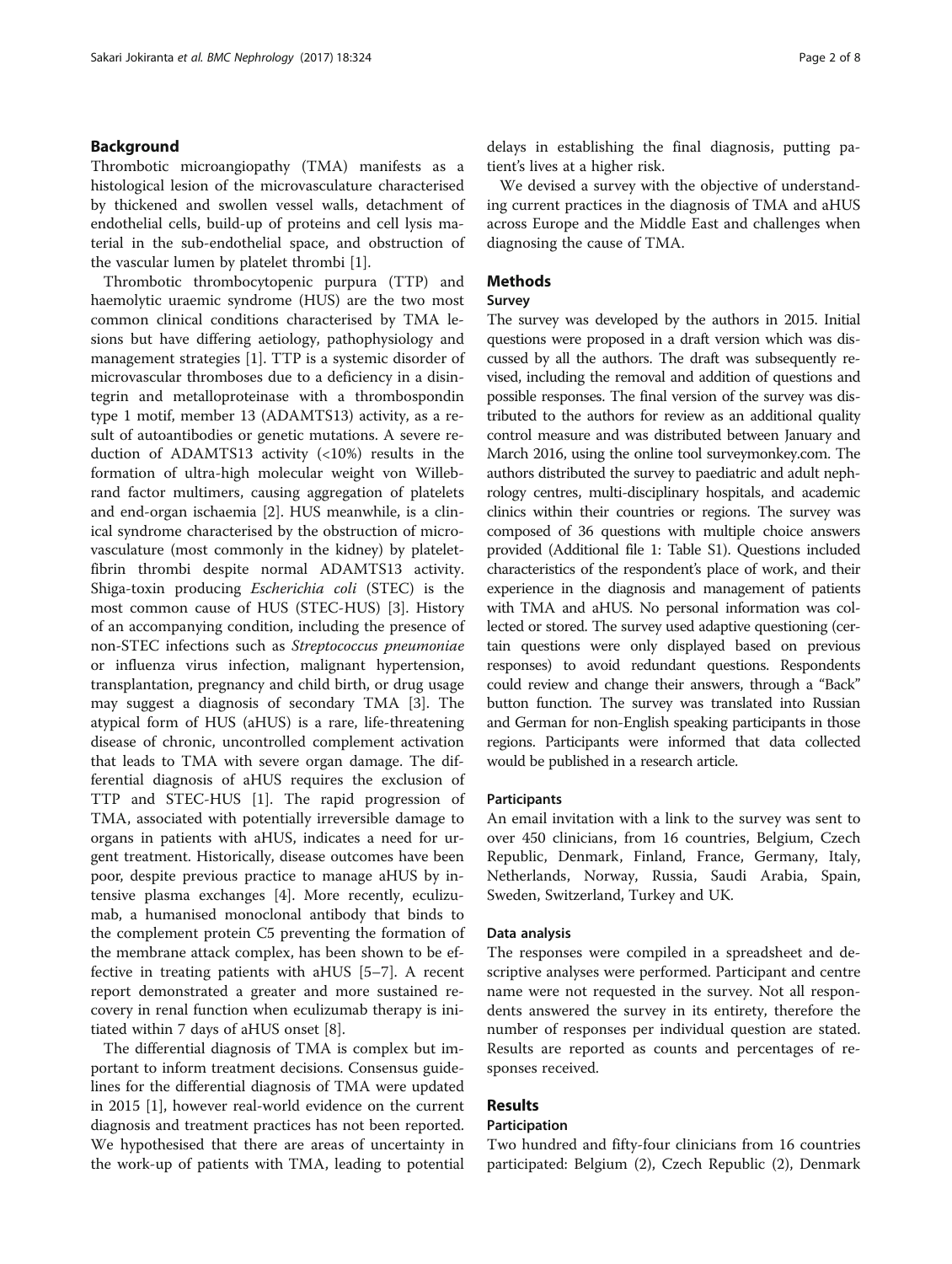(2), Finland (17), France (24), Germany (14), Italy (21), Netherlands (47), Norway (4), Russia (42), Saudi Arabia (1), Spain (29), Sweden (3), Switzerland (1), Turkey (37) and UK (8). Eighty-three percent of the 254 respondents completed the survey in its entirety. Of the 254 respondents, 82% were nephrologists, 69% had more than 10 years' experience in their specialty, and 89% had diagnosed a patient with TMA. Table 1 describes the characteristics of clinicians that participated in the survey. Additional professionals responding included haematologists, paediatricians and intensive care unit specialists.

## Diagnosis of TMA

Results show that a differential diagnosis of TMA is usually made within  $1-2$  (53%) or  $3-4$  days (26%) of

Table 1 Respondent characteristics

| Question and response options                                    | n(%)     |  |
|------------------------------------------------------------------|----------|--|
| Institute type:                                                  |          |  |
| Academic centre                                                  | 216 (85) |  |
| Private hospital                                                 | 35 (14)  |  |
| Private practice                                                 | 6(2)     |  |
| Department/division type:                                        |          |  |
| Nephrology                                                       | 133 (52) |  |
| Paediatric nephrology                                            | 68 (27)  |  |
| Intensive care                                                   | 6(2)     |  |
| Emergency ward                                                   | 0(0)     |  |
| What is your current speciality?                                 |          |  |
| Adult nephrologist                                               | 132 (52) |  |
| Paediatric nephrologist                                          | 75 (30)  |  |
| ICU specialist                                                   | 6(2)     |  |
| How many years have you been practicing your current speciality? |          |  |
| $<$ 1 year                                                       | 4(2)     |  |
| $1-5$ years                                                      | 29 (11)  |  |
| 6-10 years                                                       | 47 (18)  |  |
| $>10$ years                                                      | 175 (69) |  |

Have you ever personally diagnosed a patient with TMA (or validated the diagnosis of TMA in a patient referred to you)?<sup>a</sup>

| Yes | 221 (89) |
|-----|----------|
| No. | 28 (11)  |

Are there any guidelines in place for the diagnosis of TMA at your hospital?

| Yes                                                                    | 121(54) |
|------------------------------------------------------------------------|---------|
| Nο                                                                     | 105(46) |
| Are the quidelines local to your institute, national or international? |         |
| Local                                                                  | 41 (34) |
| National                                                               | 47 (39) |
| International                                                          | 34 (28) |

Percentages are based on 254 responses, with the exception of  $\frac{a}{n}$  (n = 248),  $\frac{b}{n}$  $(n = 226)$  and <sup>c</sup> $(n = 122)$ 

presentation. Similarly, therapy is usually initiated within 1–2 (44%) or 3–4 days (30%), however 13% reported treatment initiation >1-week post-presentation (Fig. 1). Respondents indicated that thrombocytopenia, haemolytic anaemia and acute kidney injury (AKI) are the main clinical diagnostic criteria used (Fig. 2). In working-up a TMA diagnosis 70 and 78% of respondents stated they always request complement protein levels and ADAMTS13 activity, respectively. However, only 66% agreed that an ADAMTS13 activity >10% rules out TTP. Neurological, gastrointestinal, cardiovascular and pulmonary symptoms and a variety of other conditions are considered when assessing the differential diagnosis (Fig. 2). Twenty-two percent of respondents reported that they complete a full family tree when they diagnose a patient with TMA. Over 65% of respondents indicated that renal biopsies are only requested when a diagnosis is not clear.

# Diagnosis of aHUS

For the diagnosis of aHUS, 93% of respondents request ADAMTS13 activity tests and 83% request complement protein levels (Fig. 3). Fifty-four percent of responding clinicians stated that guidelines for the diagnosis of TMA are available within their hospital (Table 1). These guidelines were similarly described as being local to their institute, national or international. Approximately half of the respondents routinely perform genetic testing, and this is paid for by the hospital in 46% of cases.

# Paediatric and adult nephrologist diagnostic practices

A sub-analysis compared the current diagnostic practices of paediatric  $(n = 75)$  and adult nephrologists  $(n = 132;$  Table 2). A greater proportion of paediatric than adult nephrologists considered pulmonary, gastrointestinal, central nervous system (CNS) and cardiovascular manifestations clinically related to a diagnosis of TMA. As would be



initiate therapy. The aim was to determine the time taken to take specific action following differential diagnosis and not to define the treatments provided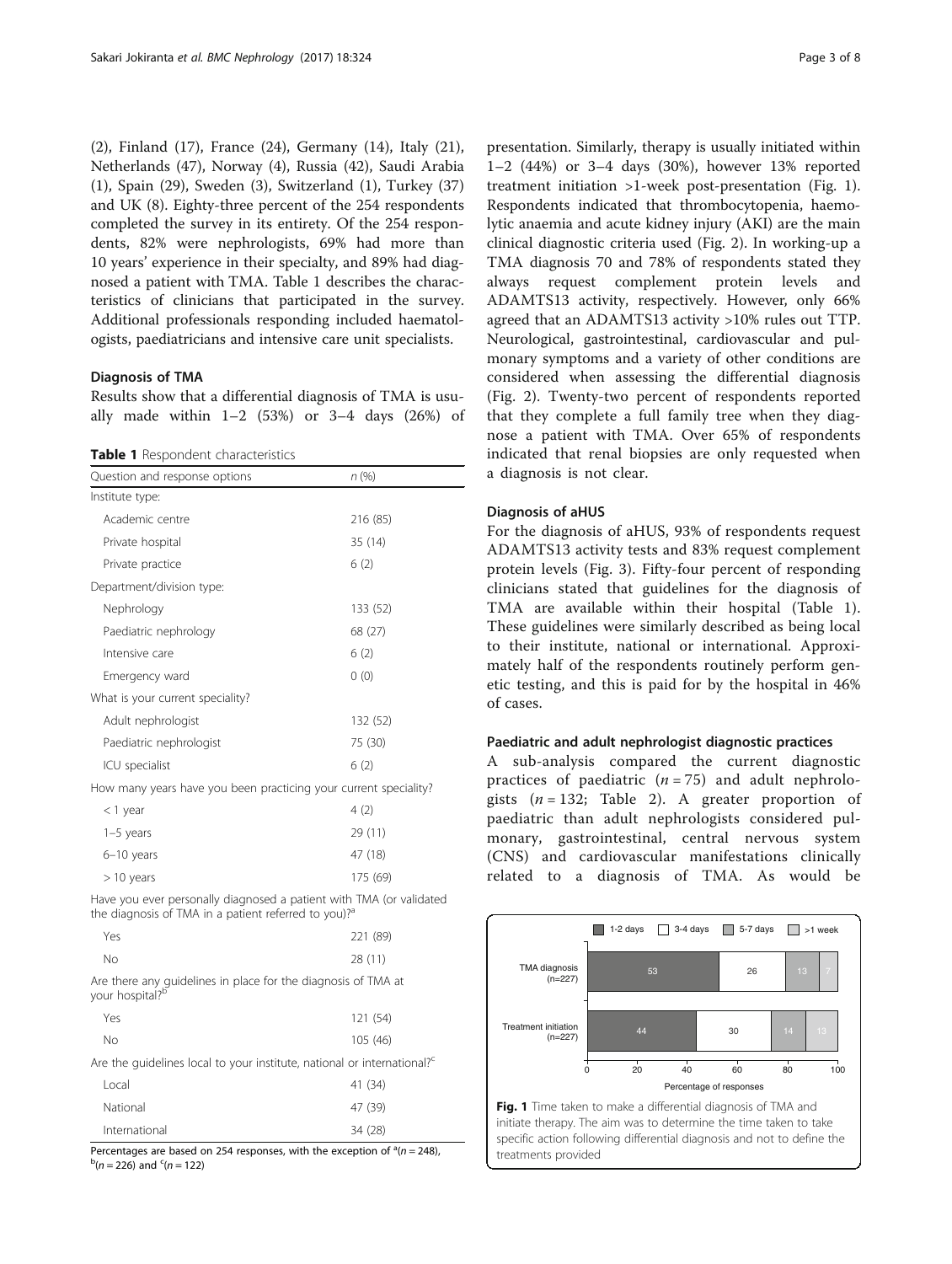

expected when assessing the differential diagnosis, paediatric nephrologists more often considered infections and cobalamin metabolism disorders than adult nephrologists, and less often considered scleroderma, malignancy and HELLP (haemolysis, elevated liver enzyme levels, and low platelet levels) syndrome. Paediatric nephrologists also requested tests for enterohaemorrhagic Escherichia coli (EHEC) infection more frequently than adult nephrologists.

Paediatric nephrologists are more likely to complete a full family tree when investigating the patients' family history compared with adult nephrologists (41% vs 16%). Paediatric nephrologists are also more likely to routinely request genetic testing than adult nephrologists (69% vs 41%). Guidelines for the diagnosis of TMA are more readily available to

paediatric nephrologists (72%) than adult nephrologists (42%).

The most challenging aspect of an aHUS diagnosis for paediatric nephrologists is the delay in getting some laboratory results. However, the absence of a single reliable diagnostic test and the heterogeneity of disease presentation are the most challenging aspects of diagnosing aHUS for adult nephrologists (Table 2).

# **Discussion**

This survey provides a large source of information describing current practices in the differential diagnosis of TMA amongst experienced clinicians in 16 countries in Europe and the Middle East.

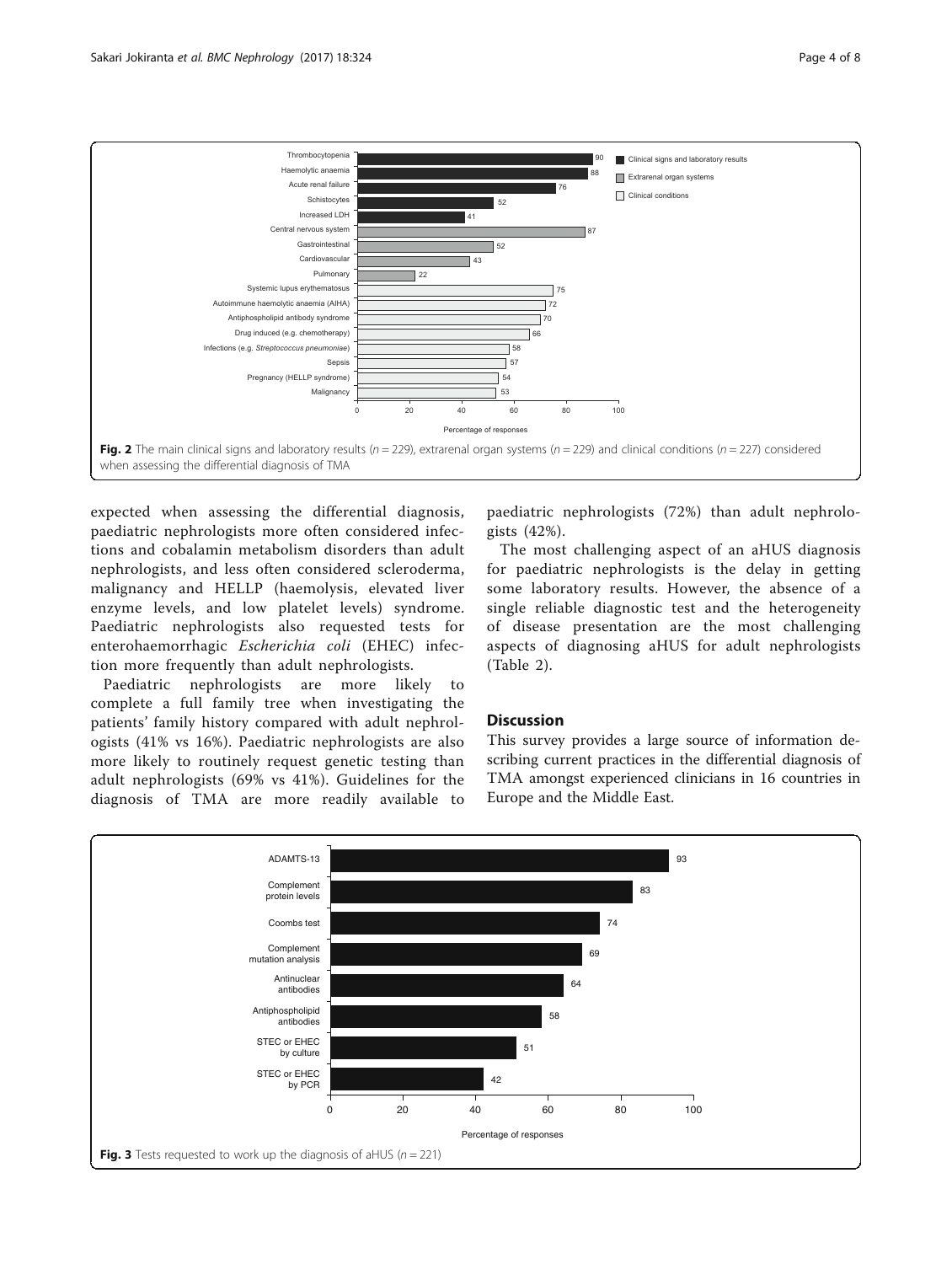|                                                                                                                          | Response $n$ (%) <sup>a</sup>       |                                 |
|--------------------------------------------------------------------------------------------------------------------------|-------------------------------------|---------------------------------|
|                                                                                                                          | Paediatric nephrologist<br>$n = 75$ | Adult nephrologist<br>$n = 132$ |
| Apart from renal symptoms, which other organ manifestations would you consider clinically related to a diagnosis of TMA? |                                     |                                 |
| Central nervous system                                                                                                   | 64 (96)                             | 103 (84)                        |
| Gastrointestinal                                                                                                         | 45 (67)                             | 62 (50)                         |
| Cardiovascular                                                                                                           | 36 (54)                             | 52 (42)                         |
| Pulmonary                                                                                                                | 30(45)                              | 22 (18)                         |
| What other conditions do you usually consider when assessing the differential diagnosis of TMA?                          |                                     |                                 |
| Antiphospholipid syndrome                                                                                                | 41 (60)                             | 96 (79)                         |
| Autoimmune haemolytic anaemia                                                                                            | 42 (62)                             | 96 (78)                         |
| Clotting disorder                                                                                                        | 45 (66)                             | 25(21)                          |
| Cobalamin metabolism disorder                                                                                            | 18 (26)                             | 43 (35)                         |
| Drug induced                                                                                                             | 44 (65)                             | 87 (71)                         |
| <b>HIV</b>                                                                                                               | 15(22)                              | 38 (31)                         |
| Infections                                                                                                               | 55 (81)                             | 58 (48)                         |
| Malignancy                                                                                                               | 22 (32)                             | 78 (64)                         |
| Pregnancy (HELLP syndrome)                                                                                               | 15 (22)                             | 86 (71)                         |
| Scleroderma                                                                                                              | 9(13)                               | 48 (39)                         |
| Sepsis                                                                                                                   | 36 (53)                             | 71 (58)                         |
| Systemic lupus erythematosus                                                                                             | 49 (72)                             | 103 (84)                        |
| Other <sup>b</sup>                                                                                                       | 4(7)                                | 11(9)                           |
| How extensive is your investigation of the patients' family history?                                                     |                                     |                                 |
| Ask the patient                                                                                                          | 21(31)                              | 75 (61)                         |
| Investigate immediate family                                                                                             | 19 (28)                             | 28 (23)                         |
| Complete a full family tree                                                                                              | 28 (41)                             | 19 (16)                         |
| Do you routinely perform genetic testing?                                                                                |                                     |                                 |
| Yes                                                                                                                      | 46 (69)                             | 49 (41)                         |
| No                                                                                                                       | 21(31)                              | 70 (59)                         |
| Are there any guidelines in place for the diagnosis of TMA at your hospital?                                             |                                     |                                 |
| Yes                                                                                                                      | 49 (72)                             | 51 (42)                         |
| No                                                                                                                       | 19 (28)                             | 70 (58)                         |
| When the differential diagnosis of TMA was aHUS, what was the most challenging aspect of the diagnosis? <sup>c</sup>     |                                     |                                 |
| Absence of guidelines                                                                                                    | 2.1                                 | 2.5                             |
| Delay in getting some laboratory results                                                                                 | 3.7                                 | 3.4                             |
| Absence of a single and reliable diagnostic test                                                                         | 3.6                                 | 3.5                             |
| Heterogeneity of disease presentation                                                                                    | 29                                  | 35                              |

# Table 2 Comparison of paediatric and adult nephrologist's diagnostic practices for TMA

<sup>a</sup>Percentage obtained from the number of responses received for individual questions

 $b^b$  Fifteen respondents also selected "other" considerations as free text; these included malignant hypertension (n = 6), viral infections (n = 3; H1N1, hantavirus and  $b^c$  = 1) and  $c^c$  = 1) and  $c^c$  = 1) and  $c^c$  parvovirus), disseminated intravascular coagulation (n = 2), transplantation (n = 2), vasculitis (n = 2), aHUS (n = 1), HUS (n = 1), pre-eclampsia (n = 1), TTP (n = 1), and AKI of unknown aetiology ( $n = 1$ ). Clinicians could include >1 answer in response to 'Other'

Clinicians were asked to grade their response from 1 (least challenging) to 5 (most challenging), data are presented as mean score. HELLP, haemolysis, elevated liver enzyme levels, and low platelet levels; HIV, human immune deficiency virus; TMA, thrombotic microangiopathy

Clinical guidelines are an important tool to facilitate clinical decision making and promote the delivery of evidencebased best practice [9]. However, clinical guidelines for rare diseases are often difficult to formulate due to a lack of quality evidence, surveys of clinical practices, and data

about patients' opinion ([https://www.iqwig.de/download/](https://www.iqwig.de/download/V10-01_Executive_Summary_Evidence_for_guidelines_on_rare_diseases.pdf) [V10-01\\_Executive\\_Summary\\_Evidence\\_for\\_guidelines\\_on\\_](https://www.iqwig.de/download/V10-01_Executive_Summary_Evidence_for_guidelines_on_rare_diseases.pdf) [rare\\_diseases.pdf](https://www.iqwig.de/download/V10-01_Executive_Summary_Evidence_for_guidelines_on_rare_diseases.pdf)). Recommendations provided within current guidelines are opinions, based on the best available scientific evidence [1, 10–12].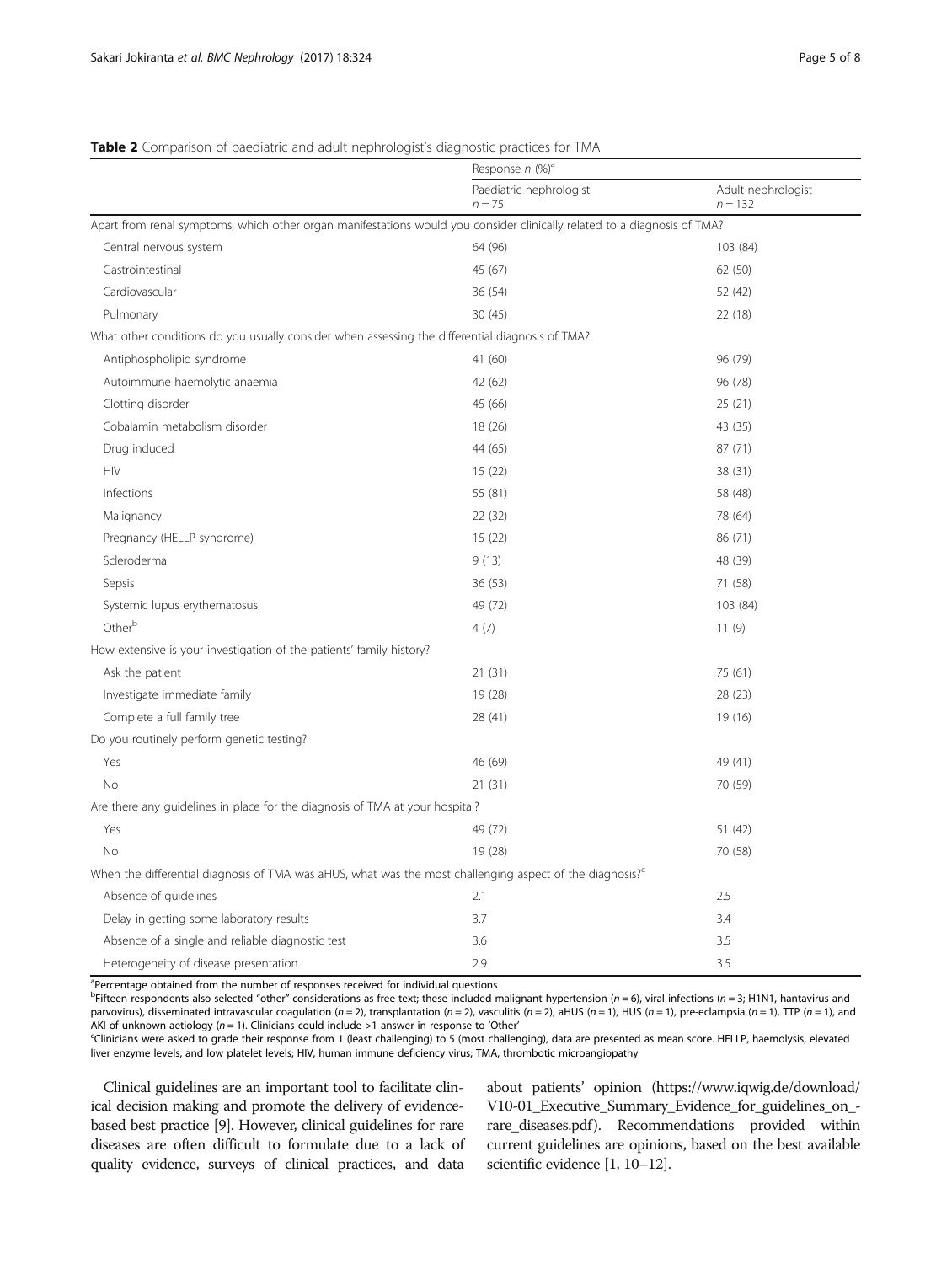Responses suggest the awareness, use, or perceived importance of published recommendations [1, 10–12] available for the management of patients with TMA is inconsistent between countries and even within hospitals from the same country. Adult nephrologists seem to be less aware of published guidelines, however this was rated as the least challenging aspect of making an aHUS diagnosis suggesting limited clinical impact.

In accordance with recent recommendations [1, 10–12] the triad of haemolytic anaemia, thrombocytopenia and AKI were the three main criteria indicating a diagnosis of TMA. However, the presence of schistocytes and increased lactate dehydrogenase (LDH) were not considered primary criteria in the diagnosis of TMA by many physicians. Considering the rapid progression and severity of TMA, guidelines recommend a rapid differential diagnosis to be established allowing for appropriate supportive measures to be taken with the first 48 h from admission [1]. In practice however, approximately half of clinicians state a diagnosis of TMA takes more than 3 days. Similarly, therapeutic strategies are initiated after 3 days or more in the majority of cases (57%). These data support those from a recent survey conducted by the aHUS Alliance whereby less than 55% of 233 patients with aHUS received their diagnosis within a week of presentation [13]. Determining ADAMTS13 activity levels and the absence of STEC infection in a timely manner  $( $24$  h) is crucial in$ discriminating TTP from other TMA [1, 2]. By identifying ADAMTS13 activity levels early, appropriate treatment can be initiated quickly, and patients without TTP avoid unnecessary plasma exchange. Thereby patient outcomes may be improved.

Despite being part of recommended algorithms for the differential diagnosis of TMA [1, 10] only two-thirds of respondents agreed that an ADAMTS13 activity >10% rules out TTP. aHUS is a rare disease and as such awareness of the role of ADAMTS13 testing in the differential diagnosis may be low. One guideline recommends ADAMTS-13 activity <5–10% is indicative of TTP [1]. However, other reports have used <5% [11] and <10% [14] as a reference value to inform on diagnosis. It is possible that some centres may adopt ADAMTS-13 activity >5% as a lower limit to rule out a differential diagnosis of TTP, which may partially explain this result. Alternatively, there are also reports stating 10–25% of TTP patients have normal ADAMTS-13 activity [15] with activity levels varying from 33 to 100% among patients with apparent idiopathic TTP [16]. The response received in the survey may reflect that some physicians are not medically convinced that ADAMTS13 > 10% rules out TTP in 100% of cases.

The systemic nature of TMA leads to the involvement of the microvasculature of organs other than the kidney, with neurological manifestations being the most common [17]. This is reflected in 87% of respondents stating they consider neurological symptoms when considering a TMA diagnosis. However, it is important to consider that many other organs can be affected by TMA [18].

One guideline recommends a complete and detailed clinical history should be made for all TMA patients, including personal and family history [1], unless an EHEC infection is obvious. Current data suggest this is not routinely the case, as half of respondents reported that a family history would be determined by asking the patient only. A more thorough family history would be beneficial, as the majority of the reported aHUS associated mutations are dominant but with incomplete penetrance [17].

Gene mutations or polymorphisms affecting complement regulators or proteins are identified in 60– 70% of aHUS patients [19, 20]. While identification of a complement mutation or anti-complement factor H (CFH) inhibitory antibody is not required to make a diagnosis of aHUS or initiate therapy, it does inform on prognosis and risk of recurrence [1, 8, 20, 21]. In this study, genetic testing is routinely performed by just under half of the clinicians managing patients with aHUS, but more commonly by paediatric nephrologists. In contrast, a survey conducted by the aHUS Alliance observed 84% of patients with aHUS have had or are awaiting to undergo genetic testing [13]. In our survey the percentage was clearly lower, in addition, a family tree was completed for only 41% of paediatric patients and 16% of adult patients. Our survey does not allow understanding of the reasons for this relatively low proportion for genetic testing. The lack of guidelines, the cost, the time taken to get results, as well as difficulty in interpreting the results, may influence the extent to which a family history is investigated. The introduction of uniform reporting, tailored to non-geneticists may increase confidence in physicians requesting genetic tests. This may in turn result in a more consistent application of genetics to inform on prognosis and the risk of recurrence, and provide information to expand our understanding on the natural course of aHUS.

There are limitations to interpreting data collected by surveys. Here, the survey was sent to email addresses available to the authors and may have led to some survey bias. Additionally, not all countries were equally represented, however despite this the survey covered a large and unprecedented amount of countries. Secondly, we cannot be sure of the precise number of recipients, as clinicians may have forwarded the survey to colleagues. However, we estimate a satisfactory response rate compared with the average for web-based surveys [22]. Based on a meta-analysis of 68 web-based surveys in 49 studies [23], we estimate 641 clinicians would have been invited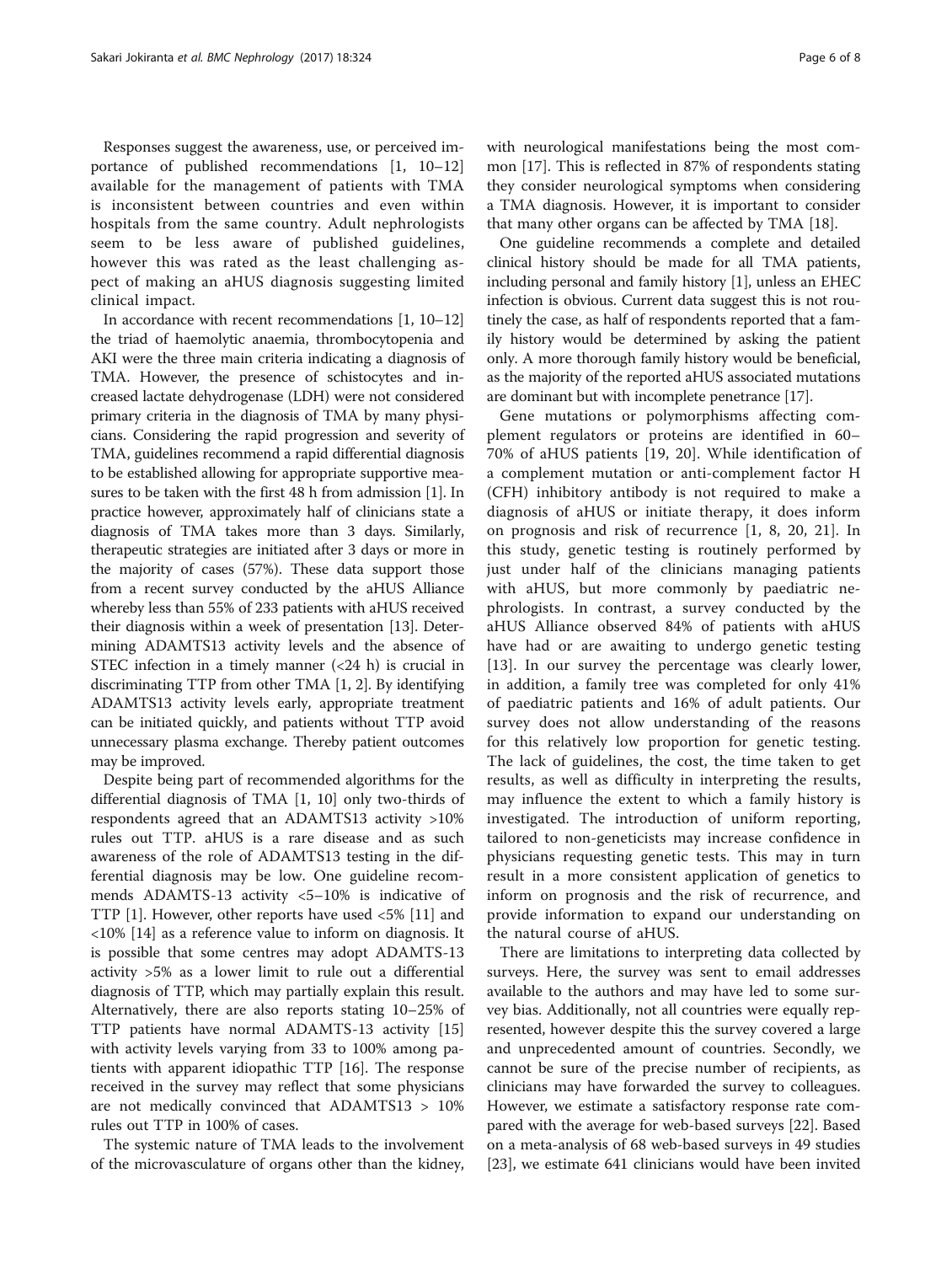for our response rate to be similar to the 39.6% reported [23]. Thirdly, the majority of responses were provided by experienced nephrologists and not physicians from other specialties. As such, our results may not be applicable to diagnostic practices of non-nephrology departments, where awareness of this ultra-rare disease is likely to be lower. Finally, the survey did not undergo a formal validation process; however, three drafts were subsequently developed and reviewed by the authors prior to circulating the final survey to a large audience.

We hypothesised that there were areas of uncertainty in the work-up of patients with TMA, leading to potential delays in establishing the final diagnosis, putting patient's lives at a higher risk. This survey addressed many elements of the hypothesis however other aspects warrant further investigation. The current survey focused on the diagnosis, not on the management, of TMA. Real-world information on the management practices of clinicians treating patients with TMA would be of interest and a worthwhile topic for a follow-up survey in the future.

# Conclusion

This survey evaluated current clinical practices of experienced paediatric and adult nephrologists in the diagnosis of TMA including aHUS. We describe the variable practices in the differential diagnosis of TMA amongst respondents, despite their considerable clinical experience. Our survey suggests that some countries lack national guidelines and these should be put in place where possible. Guidelines would serve to raise awareness of the availability and relevance of ADAMTS13 and STEC testing to discriminate TTP and STEC-HUS from aHUS. These clinical guidelines could potentially increase awareness of the evidence for genetic testing after the initial therapy has been started and the importance of conducting a full family history, when presented with a genetic disease as a possible diagnosis. Our results also suggest that having guidelines does not guarantee their implementation; future activities should focus more on the dissemination of knowledge and education, to encourage guideline implementation. Continuing medical education courses on diagnostic and treatment practices for TMA may be of benefit to clinicians. Finally, there is the need for clear and practical guidelines for general practitioners and primary care doctors, in order to accelerate the diagnostic process. Systematically developed guidelines will aid clinicians in diagnosing and managing TMA, enabling a more rapid and informed diagnosis and initiation of effective treatment earlier, with a consequent improvement in patient outcomes.

# Additional file

[Additional file 1: Table S1.](dx.doi.org/10.1186/s12882-017-0727-y) Survey questions. (DOCX 16 kb)

# Abbreviations

ADAMTS13: A disintegrin and metalloproteinase with a thrombospondin type 1 motif, member 13; aHUS: Atypical haemolytic uraemic syndrome; AKI: Acute kidney injury; CFH: Complement factor H; CNS: Central nervous system; EHEC: Enterohaemorrhagic Escherichia coli; HELLP: Haemolysis, elevated liver enzyme levels, and low platelet levels; HIV: Human immune deficiency virus; HUS: Haemolytic uraemic syndrome; LDH: Lactate dehydrogenase; PCR: Polymerase chain reaction; STEC: Shiga toxin-producing Escherichia coli; TMA: Thrombotic microangiopathy; TTP: Thrombotic thrombocytopenic purpura

#### Acknowledgements

The authors wish to thank all the participants for completing the survey. Medical writing assistance, funded by Alexion Pharma, GmbH, was provided by Dr. Jonathan Plumb of Bioscript Medical.

#### Funding

Development of the online survey was funded by Alexion Pharmaceuticals, GmbH.

#### Availability of data and materials

Data are available upon request.

#### Authors' contributions

TSJ contributed to study conception, design, data analysis, and contributed to the development of the manuscript. OV contributed to study conception, design, data analysis, and contributed to the development of the manuscript. SAS contributed to study conception, design, data analysis, and contributed to the development of the manuscript. RC contributed to study conception, design, data analysis, and contributed to the development of the manuscript. CG contributed to study conception, design, data analysis, and contributed to the development of the manuscript. MM contributed to study conception, design, data analysis, and contributed to the development of the manuscript. TP contributed to study conception, design, data analysis, and contributed to the development of the manuscript. MS contributed to study conception, design, data analysis, and contributed to the development of the manuscript. OS contributed to study conception, design, data analysis, and contributed to the development of the manuscript. MT contributed to study conception, design, data analysis, and contributed to the development of the manuscript. JW contributed to study conception, design, data analysis, and contributed to the development of the manuscript. HH contributed to study conception, design, data analysis, and contributed to the development of the manuscript. All authors have read and approved the final of the manuscript.

#### Ethics approval and consent to participate

Ethical approval was not required as the manuscript does not contain any clinical studies or patient data. Consent to participate was implied if the respondent completed the survey.

#### Consent for publication

Not applicable.

#### Competing interests

All authors have received honoraria, travel and accommodation expenses from Alexion Pharma GmbH. CG is an employee and shareholder of Alexion Pharma, GmbH.

# Publisher's Note

Springer Nature remains neutral with regard to jurisdictional claims in published maps and institutional affiliations.

#### Author details

<sup>1</sup> Research Programs Unit, University of Helsinki and Helsinki University Central Hospital, Helsinki, Finland. <sup>2</sup>Institute for Clinical and Experimental<br>Medicine, Prague, Czech Republic. <sup>3</sup>Hospital Qatif Central Hospital, Qatif, Saudi Arabia. <sup>4</sup>Fondazione Ricerca Molinette, Regina Margherita Hospital Turin, Italy. <sup>5</sup>Alexion Pharma GmbH, Zurich, Switzerland. <sup>6</sup>Hospital Virgen de la Candelaria, Santa Cruz de Tenerife, Spain. <sup>7</sup>M.F. Vladimirskiy Moscow Regional Research and Clinical Institute, Moscow, Russia. <sup>8</sup>Royal Manchester Children's Hospital, Manchester, UK. <sup>9</sup>Gazi University Hospital, Ankara, Turkey.